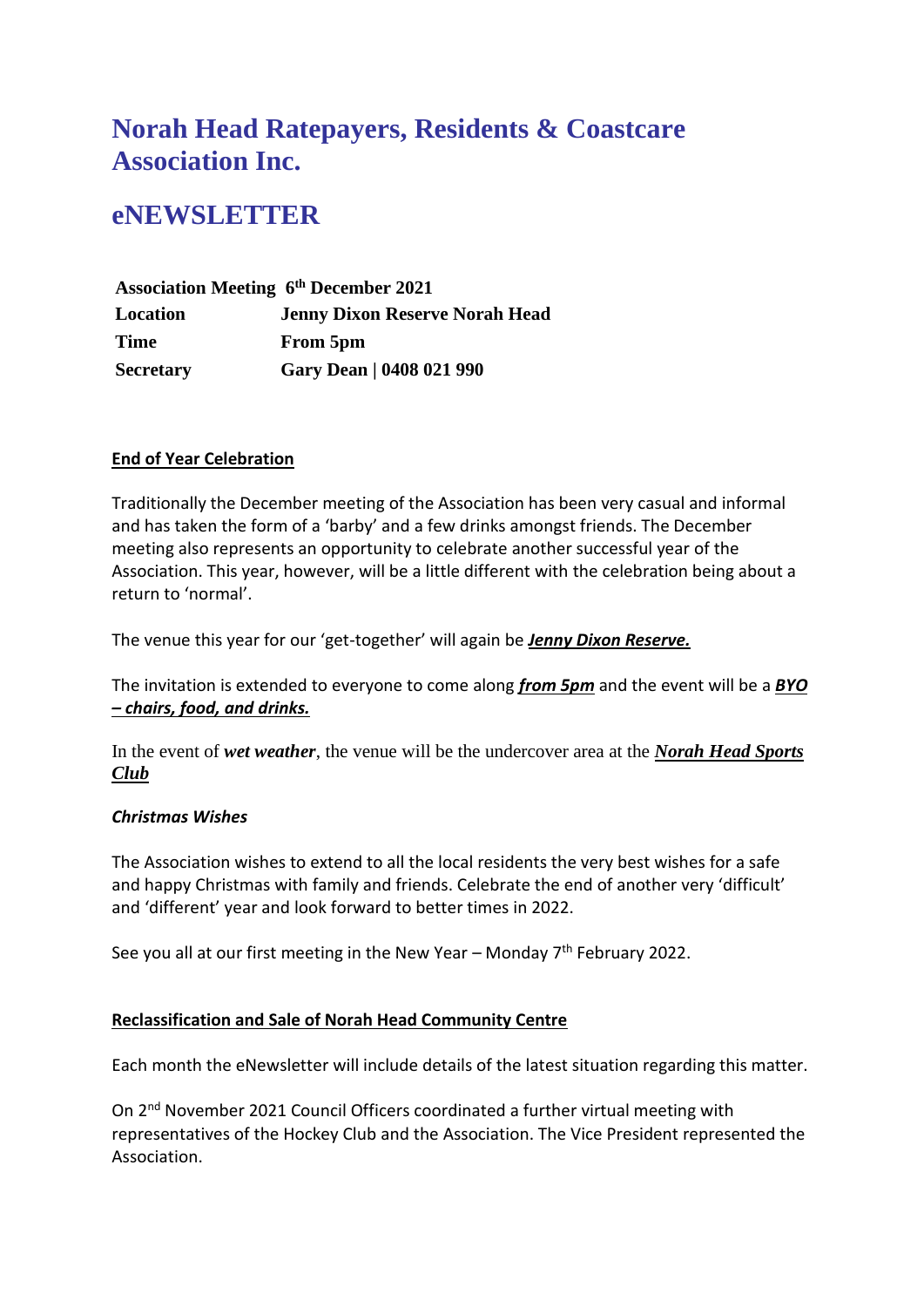The outcomes of the meeting were:

- Council is yet to commence the preparation of the formal documentation for the new Community Centre which will match community needs and anticipated budget allocation. When this process commences representatives of each of the user groups will be invited to participate. The new Centre will be for the whole of the community and the existing users of the Hockey Building will be provided with adequate storage space and meeting times.
- Council continues investigations into a preferred location for the new Centre which involves services locations, road boundaries, ground conditions etc.
- Council still awaiting outcome of its application for external grant funding for the new Centre.
- Legal issues relating to tenue of existing Hockey Club Building still unresolved Council's investigations continue.

Another meeting is planned for late November.

# **Save this Date – Sunday 6th March 2022 - Clean Up Australia Day**

Each year the Association coordinates a 'clean up' of the local area - in past years the focus has been on Bush Street Reserve and the adjacent bushland, Jenny Dixon Reserve and along the beach areas from Cabbage Tree Bay to Soldiers Beach. Some residents have targeted their local street and surrounds.

The Association will again register for this annual event. Residents are encouraged to give some of their time on that day to help ensure our local community remains an '*attractive location to live'*

More information regarding resident registration etc. will be provided in later eNewsletters.

#### **Follow up with Central Coast Council**

The following matters have been pursued with the Council by the Association.

# • *Magenta Shared Pathway Construction – Project L003*

Central Coast Council's 2021/2022 Operational Plan includes a funding allocation of \$2 million for the next stage of this project. That Plan also identifies a funding allocation of \$2.5 million for the subsequent three (3) years.

As a result of the Association's submission, The Council has advised:

*"I refer to your letter title "Magenta Shared Pathway Construction – Project L003"*

*Program & Planning is working with procurement and contracts to facilitate a tender to clear the bushland from the carpark where the existing path ends to Magenta Shores. This comes with complications as the bushland is a very sensitive environment and seed*